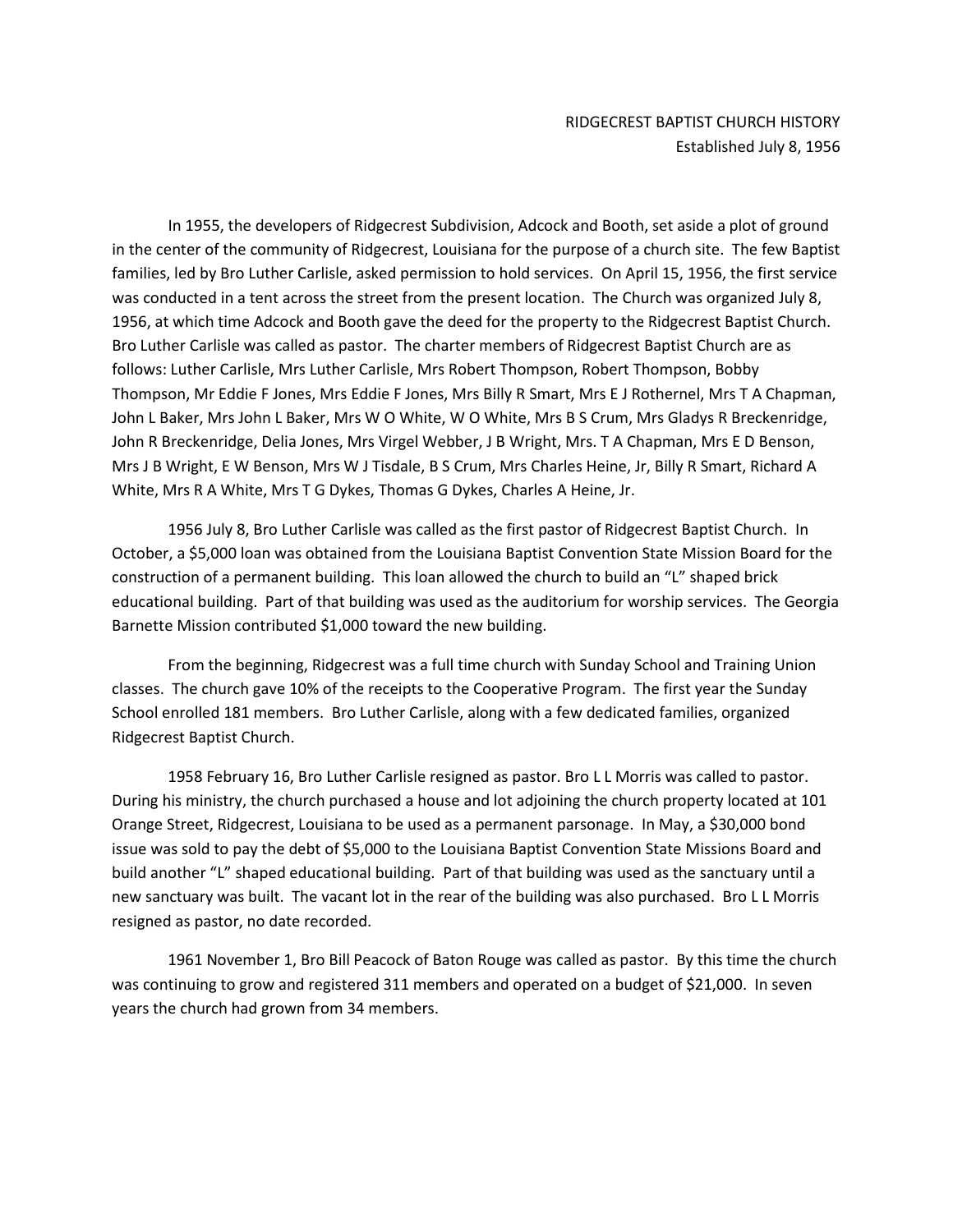1964 November 15, Bro Bill Peacock resigned as pastor.

1965 February 7, Bro Noah Langley was called as pastor.

1967 August 31, Bro Noah Langley resigned as pastor.

1968 January 21, Bro Milton Burns was called as pastor.

1973 April 11, Bro Milton Burns resigned as pastor. August 19, Bro Don Bush was called as pastor.

1974-75 The auditorium was remodeled, carpeted and pews were purchased. A new ceiling and roof were installed. December 1975, Bro Don Bush resigned as pastor.

1976 June 17, Bro J Hersholt Ford was called as pastor.

1977 Bro Mark Norwood surrendered to the Music Ministry.

1978 March 19, Bro J Hersholt Ford left as pastor. August 30, Bro Don Bush was called as pastor.

1979-80 The educational building was remodeled and a bus was purchased.

1979 In December, a Baldwin Organ was purchased.

1981 A Peavey Sound System was added to the auditorium. The carport on the parsonage was extended and a storage room was added.

1982 Bro Jeffery Goodman surrendered to the Music Ministry. A Dodge van purchased and the mortgage on the parsonage was satisfied.

1983 The parking lot was blacktopped and the house and property at 101 Plum Street, Ridgecrest, Louisiana was purchased. A Kawai Grand Piano was purchased. Bro Richard Cullum surrendered to the ministry and was called as pastor of Hill Memorial Baptist Church on Doty Road outside of Ferriday, Louisiana.

1984 The adult educational area was completely remodeled. A Ford van was purchased. Bro Gene Chelette, an ordained minister, serving as the church music director since 1977, accepted the call to pastor at Riverside Baptist Church in Vidalia, Louisiana.

1985 A 20X24 room was added to the parsonage and the house was carpeted. A foyer was added to the auditorium. Six new pews were purchased. In February, a hand bell set was purchased and the hand bell choir was established.

1986 October 26, Bro Don Bush resigned as pastor. The front of the church was landscaped.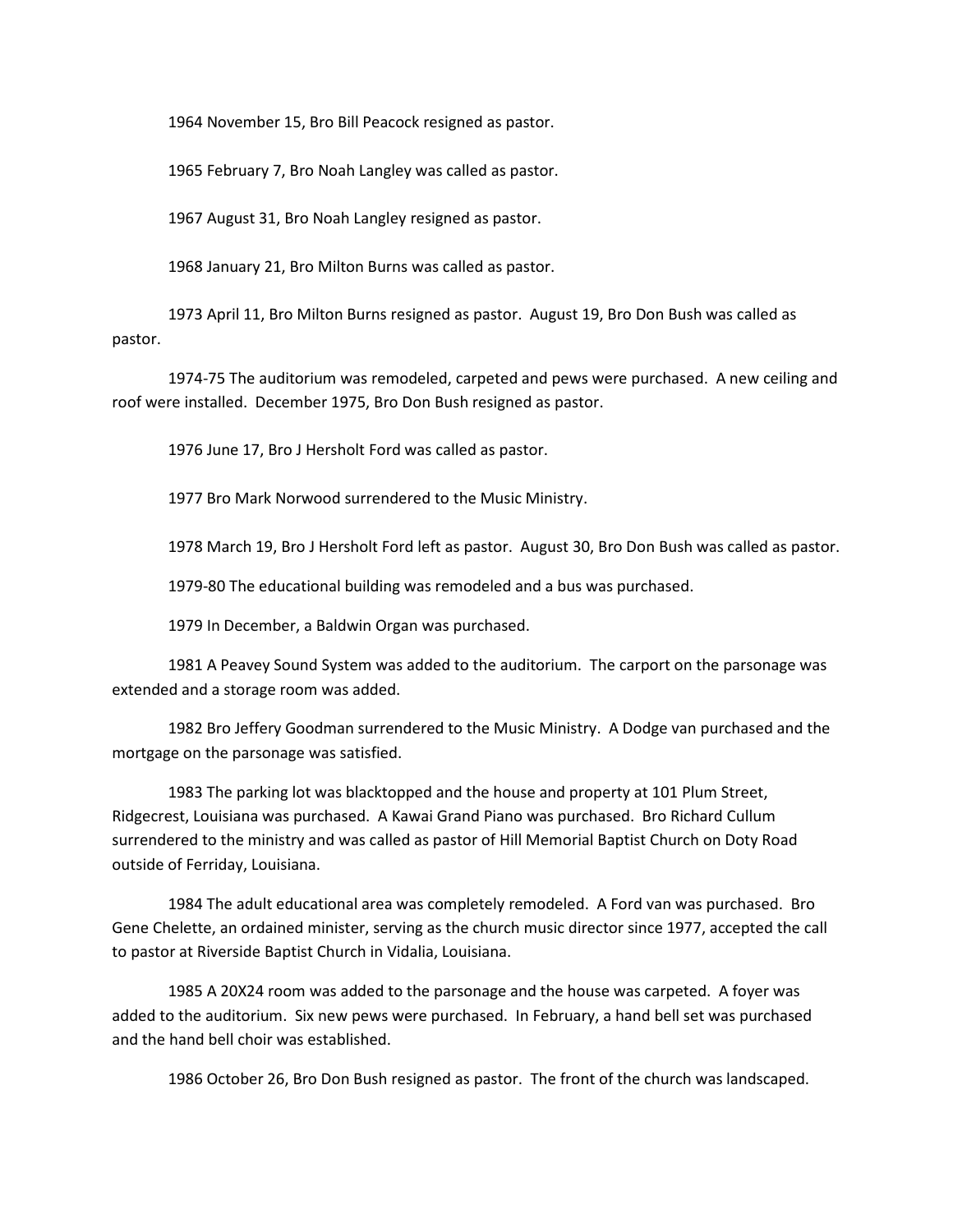1987 March 1, Bro Tin Norris was called as pastor. The church began participating in the Louisiana Blood Drive. Bro Bobbie Bailey was ordained to the gospel ministry.

1988 In September, the mortgage on the property located at 101 Plum Street, Ridgecrest, Louisiana was satisfied. A new 1989 Dodge 15-passenger van was purchased for the van route and for mission work trips.

1989 May 14, Bro Tim Norris resigned as pastor. In April, a new Cannon NP 3225 copier was purchased. The old copier was donated to College Drive Baptist Church in Pineville, Louisiana where Bro Mark Norwood was pastor. September 21, Bro Don Bush was called as pastor for a 3<sup>rd</sup> tenure. In October, Bro Russell Wagoner and his wife Angela surrendered to the ministry. In November, the pastor's office was remodeled. The music director's office was moved to the choir room.

1990 In September, glass doors were installed in the breeze-way. Five ceiling fans were installed in the fellowship area. In December, Bro Bob Coy was licensed to the ministry.

1991 In January, a new lighted church sign was installed on Ferriday Drive, near Highway 84 at the entrance of Ridgecrest, Louisiana. A glass door was installed in the breeze-way entering the adult Sunday school area. In February, forty new hymnals were purchased. In March, a color television and video cassette recorder was purchased to be used for the children's choir. Plans were being made to host a one-day ladies conference in February 1992. A MCI bus was purchased for \$20,000, with repairs of \$2,500. Bro Delayne Bush and his wife Becky surrendered to the ministry.

1992 In February, a new air conditioner unit was installed in the parsonage. A small refrigerator and stand were donated to the church nursery. In August, a 5-ton Trane air conditioner was installed in the auditorium. In September, new carpet was installed in the parsonage. Vinyl siding was installed on all three buildings. The church was re-roofed. The church voted to have seven active deacons instead of five.

1994 August 28, Bro Don Bush resigned as pastor. Sidewalks were added to connect the auditorium with the fellowship building. A new sign was purchased and installed. A flag pole with the American and Christian flags were purchased and installed. A window unit air conditioner was installed in the kitchen. An upright vacuum was donated.

1995 April 9, Bro Steve Gardner was called as pastor. A new heating and cooling system was installed in the fellowship and nursery areas. A new air conditioner unit was installed in the auditorium. A new air conditioner unit was installed in the children's classroom area. A sound system was installed in the auditorium. In June, a parking lot was added on the rear of the lot at 101 Plum Street. In April, Larry Wagoner surrendered to the ministry. Denise McGuffee was called as summer minister of youth activities.

1996 October 27, Bro Steve Gardner resigned as pastor. Kathy Knight served as youth director. Carpet was replaced in the hall areas and the nursery area. A new dishwasher was installed. In July, the church celebrated 40 years with a Homecoming service. Bro Noah Langley and Bro J Hershold Ford were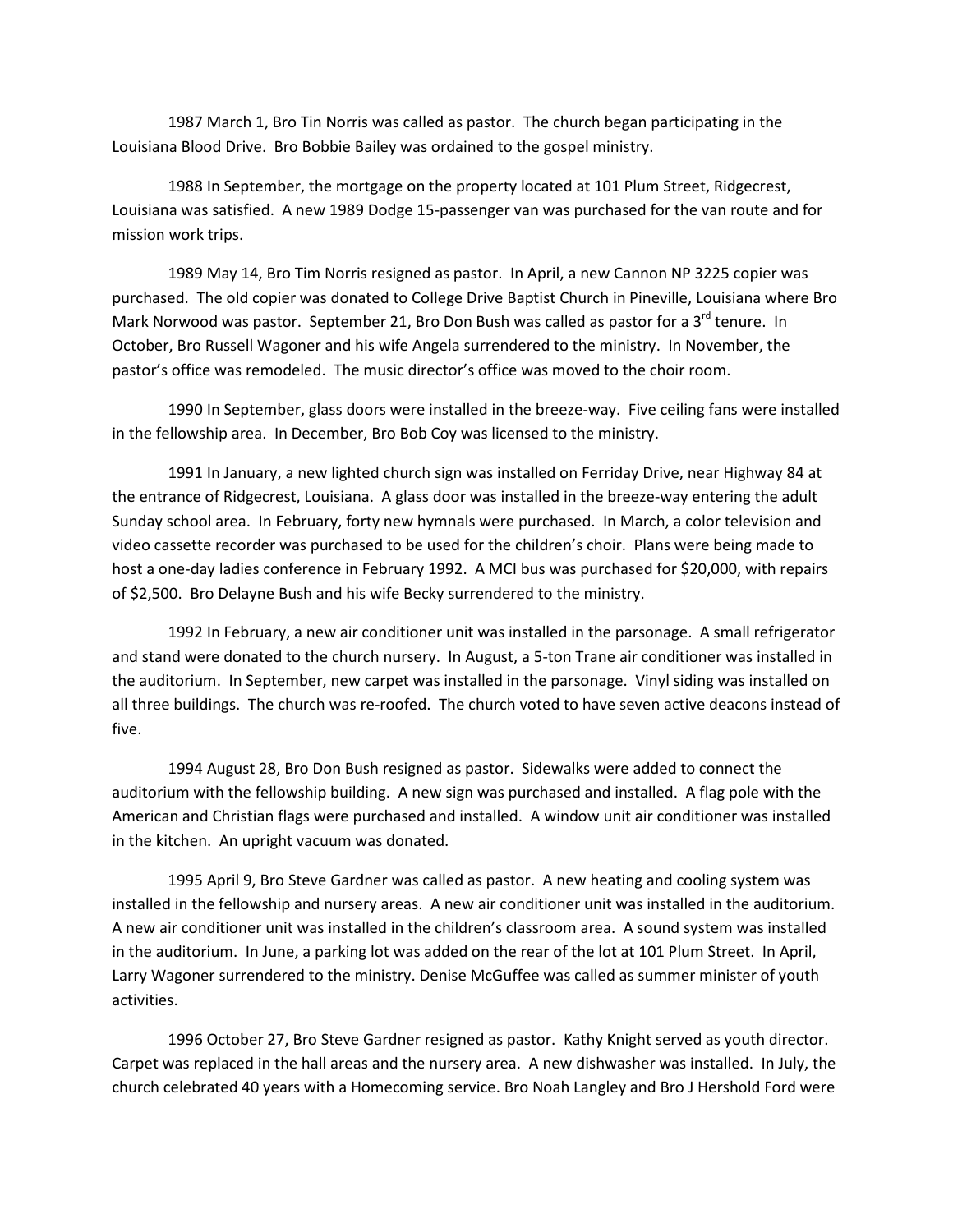guest speakers. In June, Ann Goodman, Shelia Whittington, Lou Ann Cosper, Cathy Gamberi and Jan Armstrong surrendered to the music ministry. Their ministry is titled "Sisters in Christ".

1997 The mortgage on the church was satisfied. A dishwasher was installed in the parsonage. A food source ministry was established.

1998 February 4, Bro Bobby Cruse was called as pastor. A new 1998 Ford van was purchased. Carpet was added in the halls and the Sunday School rooms in the fellowship area. Plans were made for a prayer room. In July, the AWANA program was established.

1999 The prayer room was completed. Faith Bible Institute classes began. New carpet was added to the sanctuary. A new computer was purchased for the church office. A new heating unit was installed in the parsonage. New shingles were added to the church. The handicap parking was expanded.

2000 A building fund was established and plans for a new kitchen and fellowship area began. Furnishings were purchase for the church foyer. New duct work was installed in the parsonage. A new lighted sign was purchased. Bro Tony Whittington was called as youth minister. The parsonage was remodeled.

2001 Bro Tony Whittington resigned as youth minister. The church voted to continue with five active deacons.

2002 August 18, Bro Bobby Cruse resigned as pastor. A 32 passenger bus was purchased. In July, the church celebrated 46 years with a Homecoming service. The guest speaker was Bro Don Bush. In December, Bro Richard Barrett surrendered to the ministry. Construction for a new building was discussed.

2003 Plans were submitted to the state for a new fellowship building. The house at 109 Plum Street was sold and removed from the property. An annual senior appreciation fish fry was started to honor all seniors 65 years and older.

2004 January 11, Bro Preston Holder was called as pastor. A new lighted church sign was installed on Highway 84 near the entrance to the Ridgecrest subdivision on Ferriday Drive. Bro Denny Braswell was called as youth director. In May, construction began on a new fellowship hall and kitchen area. The property ditches were filled and parking was added on the Plum Street side of the property. The back fence was removed from the parsonage yard and parking was added. Ridgecrest Baptist Church received an award for the most baptisms, 33 total, in the Delta Association.

2005 A new fellowship area was completed and dedicated on November 18. Children's church and the puppet ministry was established and led by Bro Denny Braswell and the youth group. Children's church will be held every Sunday during morning worship. A children's choir was established. The Jail ministry was established. Volunteers began helping at the Store Front Mission in Ferriday, Louisiana. Ridgecrest Baptist Church received an award for the most baptisms, 18 total, in the Delta Association.